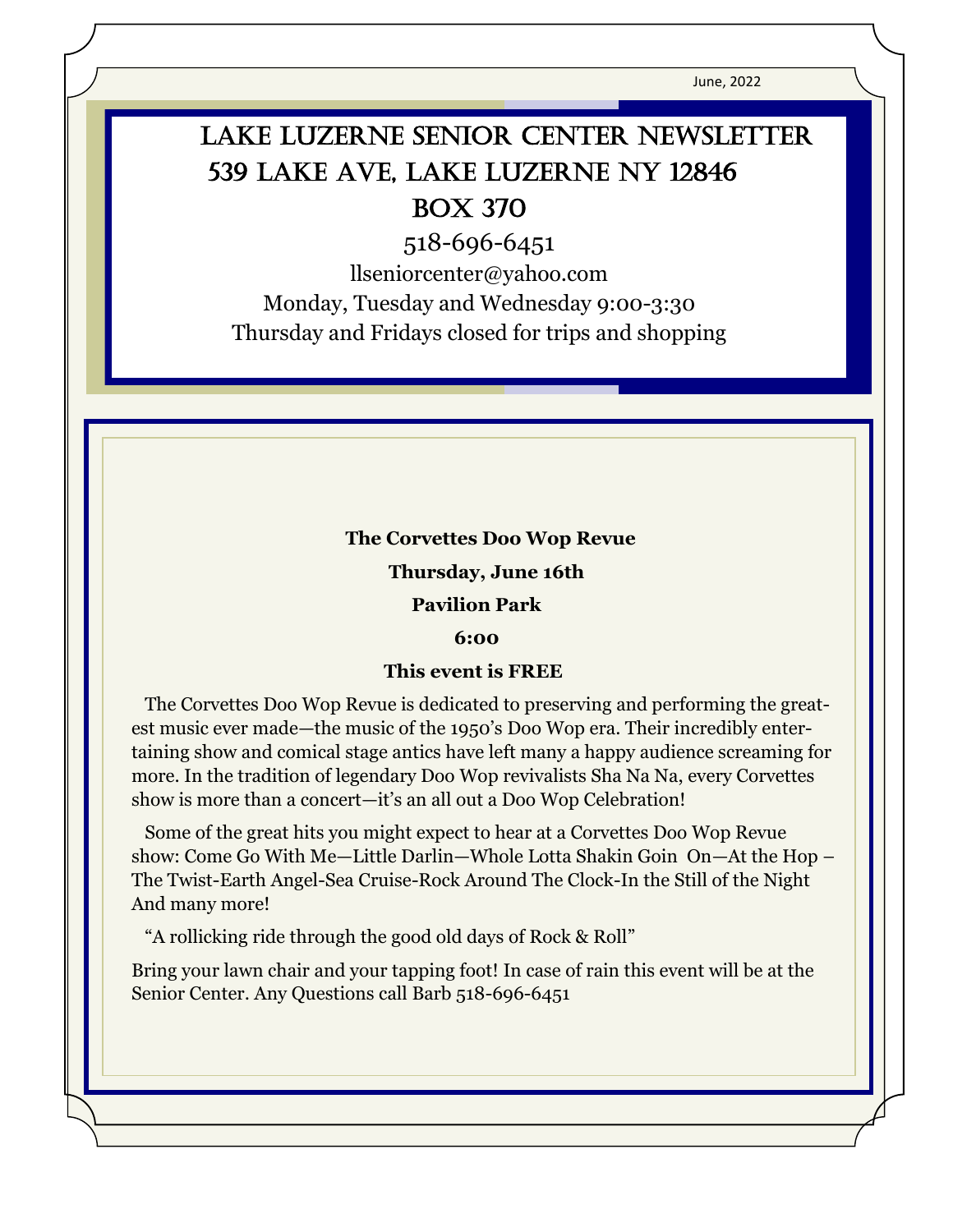#### **Vinyasa Flow Yoga**

Mondays, at 5:30 for 75 minute vinyasa flow. Mats will be placed a minimum of 6 feet apart. For now, no props , food or beverage will be provided. Please bring mat, straps, blocks and any other yoga props you wish to practice with you. All personal belongings will be placed next to your mat while practicing.

### **Movie and a Meal**

#### **Tuesday, June 14th 11:00**

## **Coal Miner's Daughter**

*Coal Miner's Daughter recounts Loretta Lynn's astonishing journey to become one of the original queens of country music. Loretta grew up dirt poor in the mountains of Kentucky, she was married at thirteen years old, and became a mother soon after. At the age of twenty-four, her husband, Doo, gave her a guitar as an anniversary present.*

*Soon, she began penning songs and singing in front of honky-tonk audiences, and, through years of hard work, talent, and true grit, eventually made her way to Nashville, the Grand Ole Opry, eventually securing her place in country music history. Loretta's prolific and influential songwriting made her the first woman to receive a gold record in country music, and got her named the first female Entertainer of the Year by the Country Music Association. This riveting memoir introduces readers to all the highs and lows on her road to success and the tough, smart, funny, and fascinating woman behind the legend.*

# **Father's Day Luncheon**

#### **Wednesday, June 15th**

 We will be celebrating Father's Day, lunch for this event will be hamburgers, summer salads and strawberry short cake.

To reserve your spot please call Lisa at 518-696-2200 or Barb at 518-696-6451.

# **Office for the Aging Meal Site**

For those of you who would regularly dine in with us, you can still take home a frozen meal for Tuesday and Thursday. We are looking forward to seeing you all on Monday, Wednesday and Friday. Call Lisa at 518-696-2200 to let us know you are coming.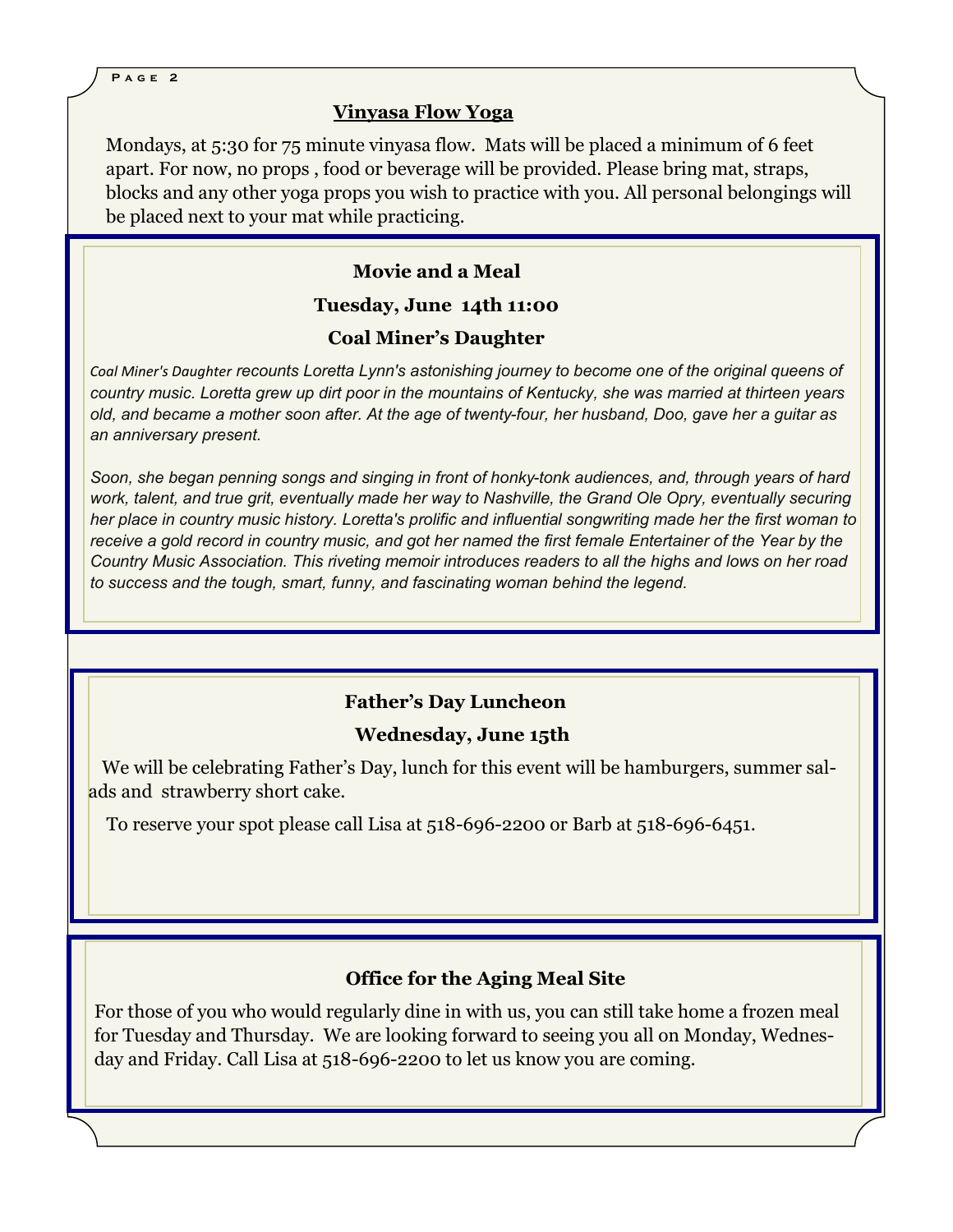# **Upcoming Trips**

**P a g e 3**

**Hildene Mansion** Thursday, June 2nd. Leaving the Lake Luzerne Senior Center at 8:30 and our return time not yet determined.

**River Rangements** Thursday, June 16th. Leaving the Lake Luzerne Senior Center at 9:00, class is at 10:00 and lunch will be approximately at 12:30? Return time not yet determined.

**Corvettes "Doo Wop" Group** Thursday, June 16th at the Pavilion Park in Lake Luzerne , start time is at 6:00 pm. If it is raining we will enjoy the show at the Lake Luzerne Senior Center. This event is FREE.

**Saratoga Walking Tour,** Thursday, June 23rd. Leaving the Lake Luzerne Senior Center at 12:15. We will be stopping for ice cream after the stroll, our return time will be around 4:00 ish.

 **There will be no programs held in the afternoon of Monday, June 27th and Wednesday, June 29th. All morning classes will be held on those days. Thank you for your understanding.** 

**Mondays Osteo Busters 9:30-10:30 Coffee 10:30-11:30 Po-ke-no 12:30-2:30 Yoga 5:30-6:45 Tuesdays Movie/Meal 5/14 11:00 Wednesdays Osteo Busters 9:30-10:30 Coffee 10:30-11:30 Chicken Feet 12:30**

**Painting with Patrice**

 **Tuesday, June 21st 1:00-3:00**

 **Come out and enjoy painting with Patrice no experience needed.**

 **We are taking a break from enjoying our High Tea for the summer and we will resume it in October.**